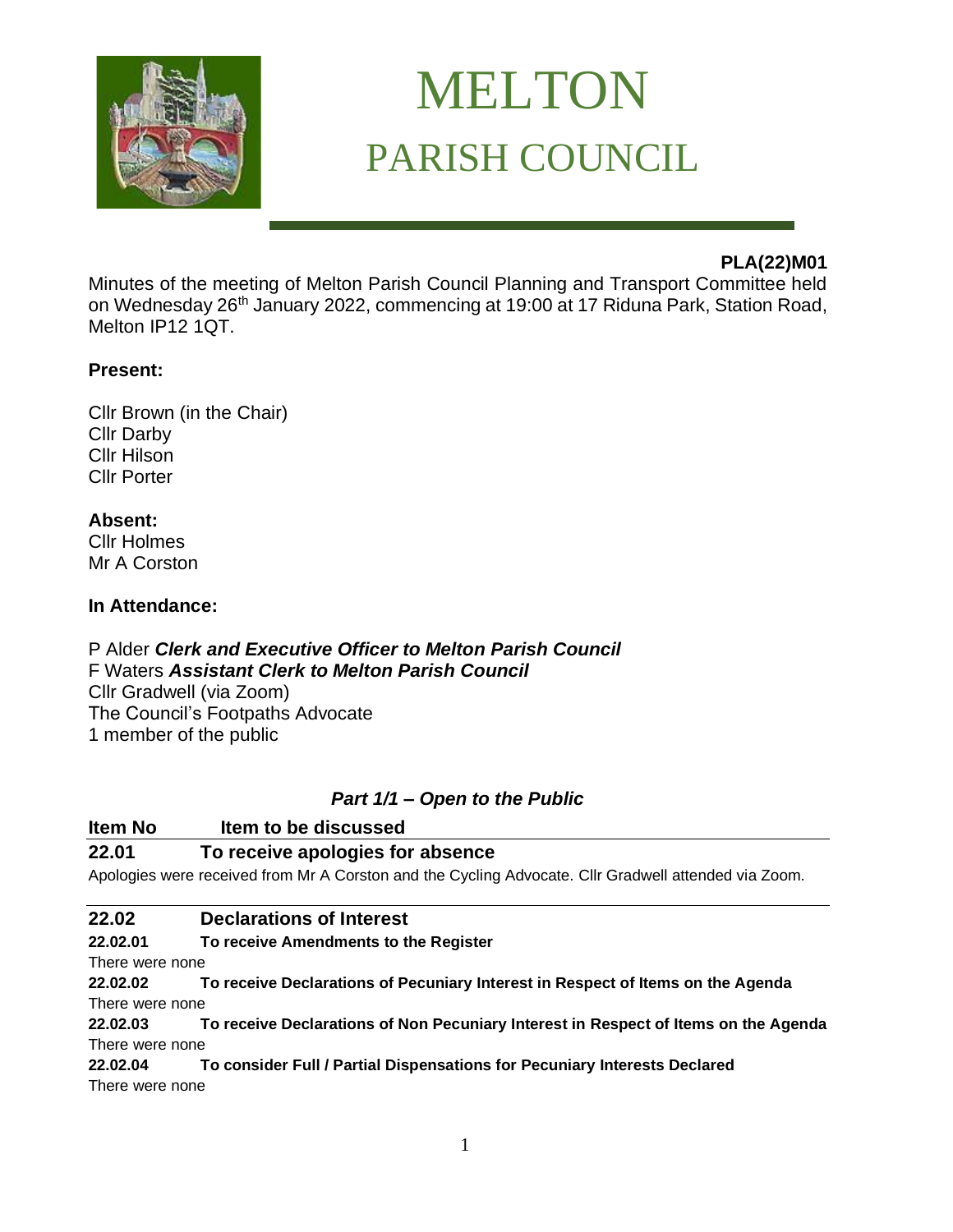## **22.03 Public Participation Session**

## **22.03.01 To receive a report from the Council's Cycling Advocate**

The Cycling Advocate emailed a report which was read out by the Clerk. It raised concerns about vehicles mounting the pavement at the crossroads by the Primary school, the road surface along Melton Hill, potholes, the pavement up Yarmouth Road and speeding on Yarmouth Road. Although the SID on Yarmouth Road is helping there was a request for it also to be moved to Upper Melton Terrace.

The Committee was sympathetic to these issues but most of them fall under Highways. The Clerk will contact Highways regarding the crossroads to see if additional safety barriers can be added and will raise the speeding issue with the Police Speed Safety Team. The Clerk will check if any additional SID posts can be installed although this is unlikely as we have already exceeded the number allowed in a Parish. Cllr Gradwell pointed out that if there is an emergency issue with a road eg a dangerous pothole, then people should phone the Highways hotline - 0345 606 6171.

## **22.03.02 To receive a report from the Council's Footpaths Advocate**

As a result of the coppicing that has taken place at Coppice Close, the pavement along Saxon Way leading up to Coppice Close is now much easier to walk along. It looks like the pavement has not been cleansed for a long time, so the Clerk was asked to contact Norse.

The Clerk reported that she had received an update on the England Coast Path that is proposed between Felixstowe and Bawdsey. "We expect to have completed commenting on the Objections and Representations received on our compendium of Coastal Access proposals by the spring. The Planning Inspectorate will then visit the location of each of the objections before making their recommendations to the Secretary of State. It can then take anywhere from 9 months for the Secretary of State to determine them and approve the proposals either with or without modifications. Once approved we will work with Suffolk County Council to implement the proposals."

#### **22.03.03 Transport Strategy for the East (runs to 30 January) <http://www.transporteast.org.uk/public-consultation/>**

The consultation was discussed and although it was felt that it was a sensible approach it was not very specific, certainly not to Melton, and it was not clear how it would be funded. Members are concerned about the significant issues with transport and hope that it addresses the major issues, eg the A12, as part of it. It was **AGREED** to delegate the completion of the survey to the Clerk and Chair.

*Proposed by:* Cllr Darby*Seconded by:* Cllr Hilson

## **22.04 To approve the Minutes of the Previous Meeting**

It was **RESOLVED** that minutes PLA(21)M08 previously distributed be received, noted and signed as a correct record by the Chair.

*Proposed by:* Cllr Porter*Seconded by:* Cllr Darby

## **22.05 To review new Planning Applications received**

## **22.05.01 [DC/21/5481/FUL The Old Rectory](https://publicaccess.eastsuffolk.gov.uk/online-applications/applicationDetails.do?activeTab=summary&keyVal=R3PC3UQXHLR00)**

Supply and installation of a 25kWp Ground Mounted Solar PV Array on the Old Rectory grounds. It was unanimously **AGREED** to approve this application.

**22.05.02 [DC/21/5635/FUL Pinecote](https://publicaccess.eastsuffolk.gov.uk/online-applications/applicationDetails.do?activeTab=summary&keyVal=R49LIXQXHUF00)**

Various alterations to include first and single storey extensions.

It was unanimously **AGREED** to approve this application

## **22.06 To review updates on other Planning Applications**

## **22.06.01 DC/20/1831/OUT Land off St Andrews Place and Waterhead Lane, Melton**

Residential development of up to 55 dwellings, with access off St Andrews Place. Melton PC has consistently recommended refusal of this application on the grounds that access via the St Andrew's estate is neither supported by the Neighbourhood Plan nor considered acceptable in planning terms. On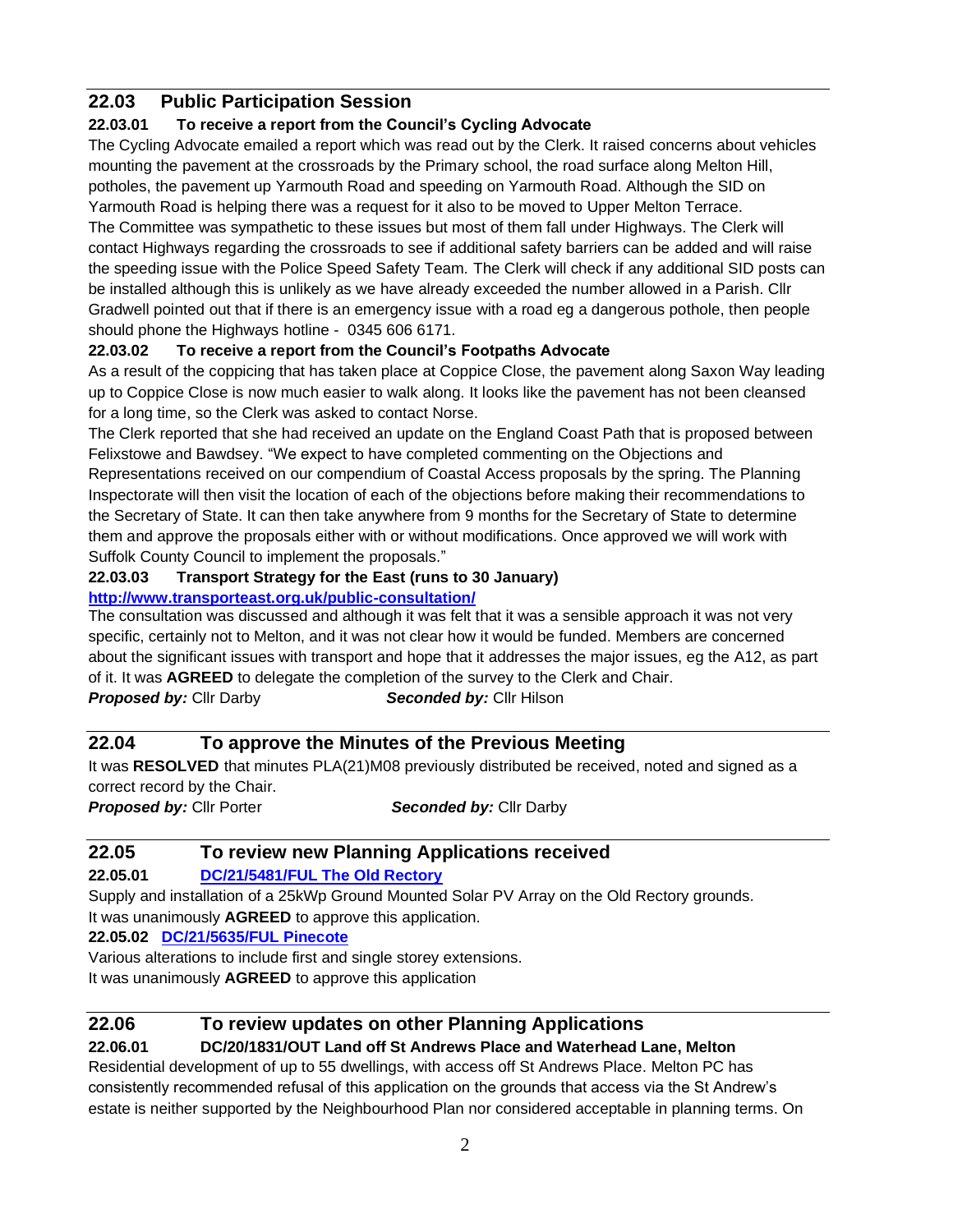30 March 2021 East Suffolk Council Planning Committee (South) considered the application and delegated authority to determine to the Head of Planning and Coastal Management on the basis of approval being granted subject to no objections being received from Natural England and / or Suffolk County Council as Lead Local Flood Authority, a s106 Agreement detailing highways improvement works, affordable housing provision, a contribution to the Suffolk Coast RAMS and controlling conditions 1 to 25 as set out in the decision; otherwise to refuse. Since the decision was made following legal representations from an objector East Suffolk Council has agreed to remit the application back to the Planning Committee (South) for re-consideration.

The Clerk reported that no update had been received and was asked by the Chair to follow up with the Planning Officer. **NOTE** – the Planning Officer confirmed on 27/1/22 that it is likely that this will be on the ESC Planning Committee agenda on the 22nd February.

The Chair responded to a resident's question from the previous Planning meeting in December about revising the Neighbourhood Plan regarding access through St Andrew's. The Chair and previous Clerk have had discussions with the Planning Department and their advice was that if we made a change the developer's lawyer is likely to object to our Neighbourhood Plan revisions which would then require a referendum. It was previously agreed by this Committee to delay the refresh until this planning application had been decided. If it is not taken to the next ESC Planning Committee Meeting then the chair and Clerk will speak to the Planning Department about the Neighbourhood Plan refresh.

## **22.07 To review Planning Notices received**

No new Notices have been received.

#### **22.08 To review the position on existing Planning Appeals 22.08.01 AP/21/0039/REFUSE Land off Yarmouth Road, Melton**

An appeal has been made to the Secretary of State by Christchurch Land & Estates (Melton) Ltd against the decision of East Suffolk Council to refuse planning consent for a Care Village comprising an 80 bedroom care home together with 72 assisted care bungalows, club house, bowling green, car parking, open space provision with associated infrastructure and access. The Secretary of State has, with the consent of the parties, agreed to determine the appeal at a Public Inquiry, which was due to take place at East Suffolk House, Riduna Park, commencing on 14 December. However this was postponed. A link to all the relevant documents can be found here:

**[https://publicaccess.eastsuffolk.gov.uk/online-](https://publicaccess.eastsuffolk.gov.uk/online-applications/appealDetails.do?activeTab=externalDocuments&keyVal=QZH4KZQX08O00)**

**[applications/appealDetails.do?activeTab=externalDocuments&keyVal=QZH4KZQX08O00](https://publicaccess.eastsuffolk.gov.uk/online-applications/appealDetails.do?activeTab=externalDocuments&keyVal=QZH4KZQX08O00)**

The Clerk reported that no new date had been set. **NOTE** – the Planning Officer confirmed on 27/1/22 that a new date had been set for the 15<sup>th</sup> – 18<sup>th</sup> March (with 24<sup>th</sup> and 25<sup>th</sup> as extra days). Location and format are tbc.

#### **22.08.02 AP/21/0047/REFUSE Land west of PROW 21, Woods Lane, Melton**

An appeal has been made to the Secretary of State against the decision of East Suffolk Council to refuse planning consent for outline application for up to 27no.self-build and custom dwellings. The Secretary of State has, with the consent of the parties, agreed to determine the appeal by way of a Local Hearing at a date to be arranged.

The Clerk reported that the hearing would be taking place virtually on the  $8<sup>th</sup>$  February at 10am. The Clerk was asked to contact the Planning Officer to see if they value MPC attending the appeal. Cllrs Porter and Brown offered to speak.

## **22.09 Sizewell C update**

#### **<https://melton-suffolk-pc.gov.uk/sizewell-c/>**

The Clerk reported that there was no further update since the report to Full Council last week. There is a 6 week extension for the Planning Inspectorate after which point the Secretary for State has 3 months to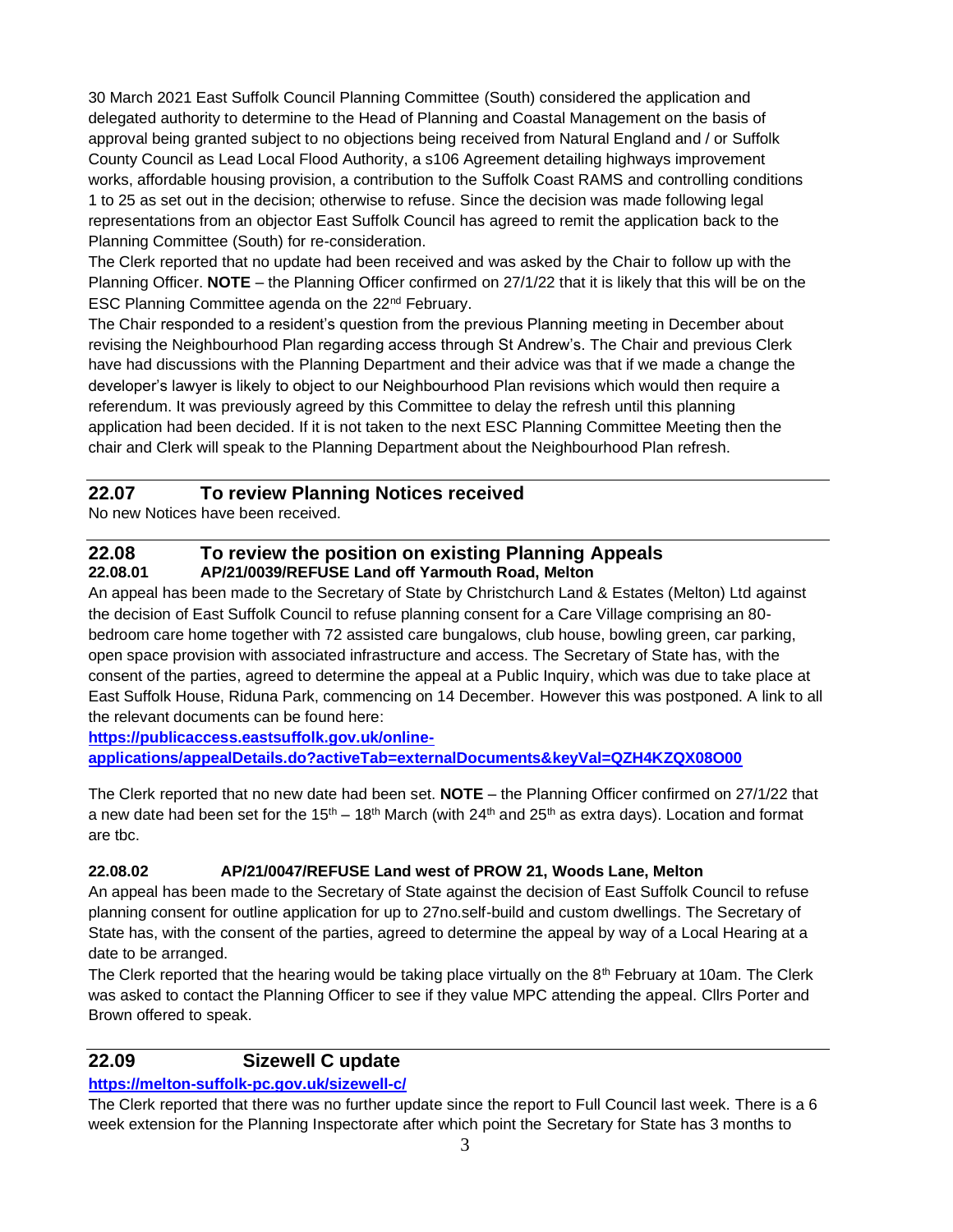consider it. Cllrs Packard and Porter are attending the BEIS meeting with Declan Burke on the  $4<sup>th</sup>$ February. It was **NOTED** that the Council should do its utmost to hold the Planners accountable for enforcement as it was felt that often they sided with businesses/commercial over residents.

## **22.10 Melton Neighbourhood Plan refresh**

Cllr Brown reported that this was covered in item 22.06.01 but that a useful guide had been published by East Suffolk Council - [Neighbourhood Plan Review Guidance Note](https://www.eastsuffolk.gov.uk/assets/Planning/Neighbourhood-Planning/Preparing-a-Neighbourhood-Plan/Neighbourhood-Planning-Guidance-Note-Review-of-Made-Neighbourhood-Development-Plans.pdf)

## **22.11 To consider Local Highways, Traffic and parking Matters**

#### **22.11.01 Pedestrian improvements for Melton Road / Melton Hill and major redesign of approach to Winifred Fison House - update**

Papers [PLA\(22\)11.01](https://melton-suffolk-pc.gov.uk/documents/pla2211-01-melton-road-and-winifred-fison-house-update/) and [PLA\(22\)11.01a](https://melton-suffolk-pc.gov.uk/wp-content/uploads/2022/01/PLA_22_11_01asafetyaudit.pdf) were discussed. It was suggested that a cycle rack should be added at Winifred Fison House as part of the landscaping. It was **RESOLVED** to **AGREE** that the works should proceed at Winifred Fison House.

*Proposed by:* Cllr Porter*Seconded by:* Cllr Hilson

## **22.11.02 Bentwaters / Peninsular traffic issues**

Cllr Brown explained that several local councils have been looking at traffic issues associated with Bentwaters. Highways have run traffic surveys and the results were presented in December (available in the Member area of the website). There is limited data for Melton and the traffic data for the Melton crossroads has been static for the last couple of years, although this is skewed by the pandemic and changes to commuting patterns. It is suspected that the figures will rise in the coming years. With regards to permitted traffic levels at Bentwaters the monthly targets are often exceeded but not the annual targets, mainly due to the impact of seasonal agricultural traffic. There will be a further meeting to decide the next steps with Melton's concerns focusing on Woods Lane and Wilford Bridge Road.

#### **22.11.03 Speed management issues - update**

The Clerk reported that two Speed Indicator Device (SID) posts have been installed on Bredfield Road. It was **AGREED** that the portable SID should be moved from Yarmouth Road to Bredfield Road (facing traffic coming from Woods Lane). The office will run off the stats from Yarmouth Road before it is relocated. It was **NOTED** that the Council should consider purchasing another SID in the future.

#### **22.11.04 Quiet Lanes – update**

The Clerk reported that there had been no update. Members asked the Clerk to seek an update if possible. **22.11.05 Road safety issues - Bredfield Road** 

The Clerk had previously reported on the installation of the SID posts. Highways have quoted £7,138.50 for a preliminary design to look at pedestrian improvements near the Woods lane junction. This design work cannot be funded by CIL, although any recommendations which were then approved by MPC could be. It was suggested that the County and District Councillors should be approached to help fund the design and that Full Council should discuss if money can be found to fund the work.

It was reported that a bollard was damaged on Bredfield Road before Christmas and a schoolchild crossing the road towards Warwick Avenue had been hit by a car last week.

## **22.11.06 Bredfield Road bus shelter refurbishment - update**

The refurbishment to the bus shelter was taking place on the  $27<sup>th</sup>$  January. The cigarette bin would be installed following the refurbishment.

## **22.12 Circular Walks Leaflet**

A permissive path has been created at Foxburrow Farm which impacts one of the walks in the circular walks leaflet. It was **AGREED** that the leaflet would be updated up to a cost of £100. If the costs were higher this would need to be taken to Full Council for approval.

*Proposed by:* Cllr Hilson*Seconded by:* Cllr Darby